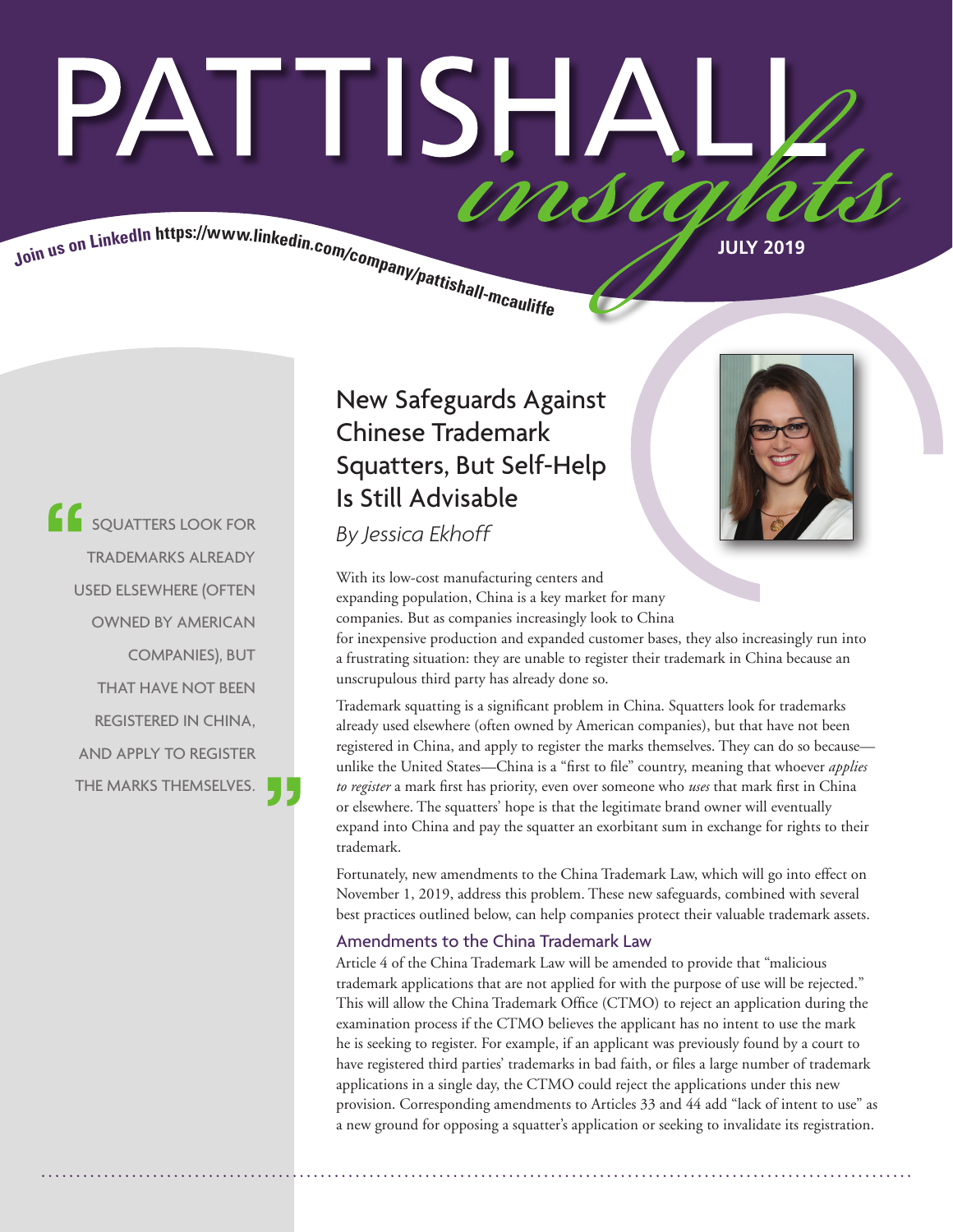Article 19 will be amended to provide, "Where the trademark agency knows or should know that the trademark applied for by the client belongs to the situation stipulated in Article 4 of the Trademark Law, it may not accept the client's entrustment." In other words, local trademark agents will be explicitly prohibited from filing applications on behalf of clients that they know, or should know, are squatters. Article 68 will also be amended to allow "warnings, fines, or other administrative penalties" to be imposed against trademark agencies that run afoul of the new laws.

# Best Practices to Protect Your Brand in China

It remains to be seen, of course, how vigorously these new legal safeguards will be enforced in China. Therefore, brand owners should still follow best practices to minimize the risk posed by trademark squatters.

# *• Apply to Register Your Trademark in China Before You Start Using It*

If there is any reasonable prospect of using your mark in China in the future, or having products bearing the mark manufactured there, then it makes sense to apply to register the trademark in China right away. Under the Paris Convention priority provision, you can file an application in China within six months of first applying to register it in the U.S. or another Convention country and claim the priority date used in the first application. If you wait to file in China, you may find that your application is blocked by a squatter.

This is especially likely if you have applied to register your mark in the United States or Europe, which are registries the squatters watch, or if you are using your mark extensively in advertising or promotional materials. If a squatter comes across these foreign applications or uses, there is an increased risk they will apply to register your mark in China with the hope that you will eventually pay them to get it back.

If you plan to have any products bearing the mark manufactured in China, this risk becomes even more significant. If a squatter obtains a registration of your mark, Chinese Customs authorities can block your own products from being exported out of the country on the ground that exportation would violate the squatter's trademark rights. You would then be at the mercy of the squatter to sell you your trademark rights at whatever price they demand, or be forced to move your production out of China. Getting your trademark application on file before you start using the mark allows you to avoid this expensive and timeconsuming problem.

**IF A SQUATTER OBTAINS A REGISTRATION OF** YOUR MARK, CHINESE CUSTOMS AUTHORITIES CAN BLOCK YOUR OWN PRODUCTS FROM BEING EXPORTED OUT OF THE COUNTRY ...

# *• Cover All Relevant Chinese Sub-Classes in Your Application*

When you apply to register a trademark in the United States, you must determine in which of the 45 Classes from the Nice Classification System you want to register your mark. In China, there is an important, additional step. China splits each of the 45 Classes into anywhere from two to a few dozen sub-classes. Owning a registration in one sub-class gives you little, if any, protection against a squatter registering your mark in another sub-class. This could pose a problem if you subsequently seek to expand your brand into additional sub-classes. For example, if you apply to register a mark for an alarm system (sub-class 0920), you may be blocked by a squatter if you subsequently seek to register your mark for batteries or chargers for those alarm systems (sub-class 0922). Thus, it is critical to apply to register your mark in all relevant sub-classes, including subclasses covering goods or services that are related to your offerings or that you plan to offer.

# *• Apply to Register Your Mark in Both English Letters and Chinese Characters*

When Chinese residents (or your own local Chinese representatives) refer to your brand, they may use equivalent Chinese characters instead of the English words. Thus, it is wise to select the Chinese translation of your choice and apply to register it along with the English language version. English words are generally susceptible to multiple Chinese character translations, each with a slightly different connotation, so a careful and consistent approach is important. These steps, combined with greater local scrutiny of suspect trademark applications, will help you avoid being held up by a Chinese trademark squatter.■

This newsletter is offered for general informational purposes only. It does not constitute legal advice and your receipt of it does not create an attorney-client relationship. Under the Illinois Rules of Professional Conduct, the content of this newsletter may be considered advertising material. ©2019 PMNH&G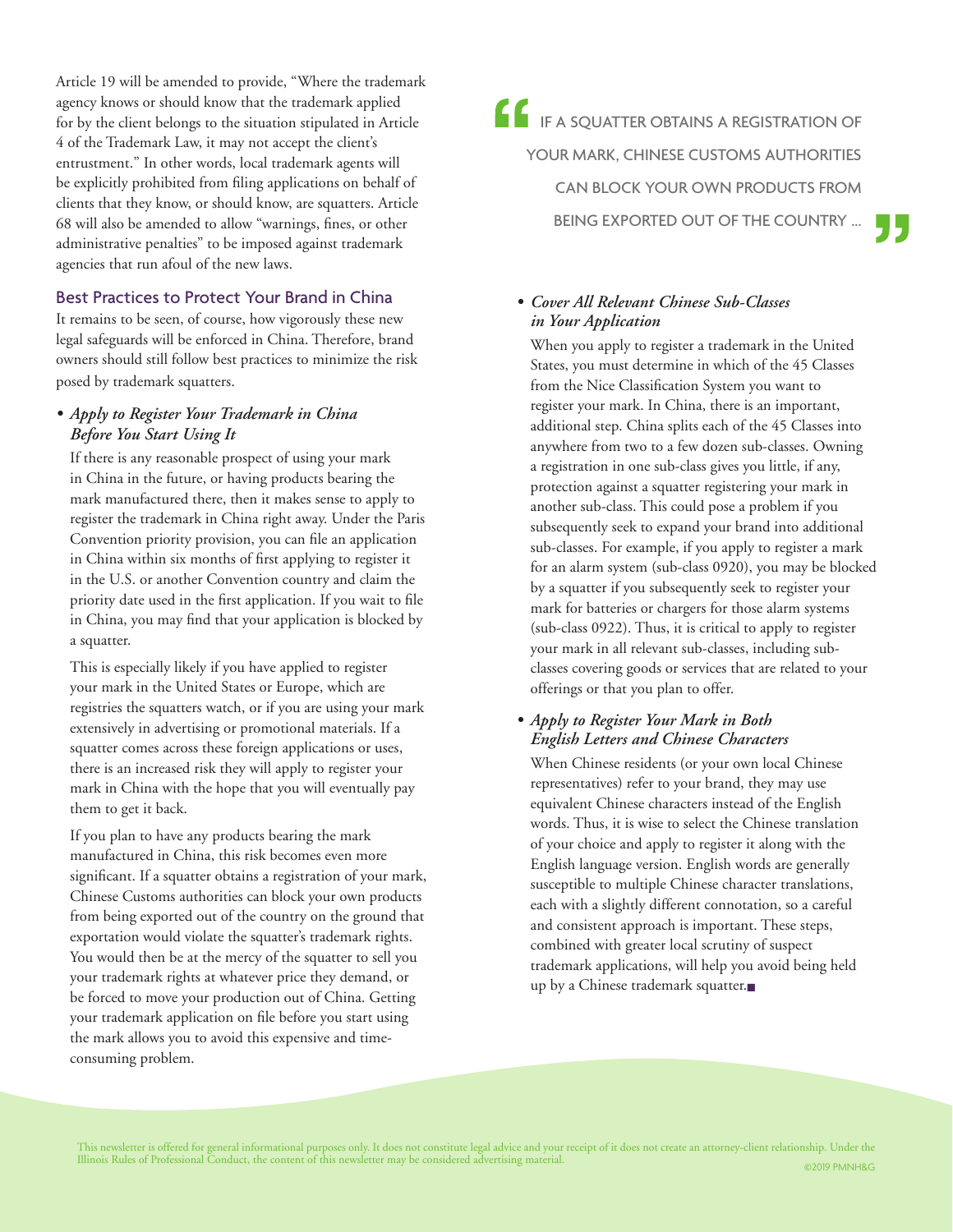

#### **APPOINTMENTS**

### ■ Seth I. Appel

Seth has been appointed a Trustee of the Copyright Society of the USA.

# ■ Kristine A. Bergman

Kristine has been selected as a Young Lawyer Fellow by the American Bar Association Section of Intellectual Property Law ("ABA-IPL") for a three-year term beginning in August, and as Vice Chair of the ABA-IPL Pro Bono Committee. Kristine has also been appointed Chair of the Chicago Women in IP Marketing and Communications Committee for the 2019-2020 term.

## ■ Thad Chaloemtiarana

Thad has been appointed the ABA-IPL Liaison to the National Asian Pacific American Bar Association, and Council Liaison to the Trademarks & Unfair Competition Division for the 2019-2020 bar year.

#### ■ Jonathan S. Jennings

Jonathan has been appointed the ABA-IPL Liaison to the Environment, Energy, and Resources Section's Coordinating Committee for the upcoming 2019-2020 bar year.

Also, the Public Interest Law Initiative (PILI) appointed Jonathan to be the Co-Chair of its External Relations Committee. This Committee is responsible for overseeing all external facing components of the organization, including fundraising, special events, public relations, and marketing. Jonathan also will continue to serve on PILI's Board of Directors.

# ■ Robert W. Sacoff

Bob Co-Chaired the AIPPI U.S. Group Report on "Copyright in Artificially Generated Works," a Study Question on the agenda at the AIPPI World Congress in London, in September. The Report can be found at http://bit.ly/2XB2WEY.

#### ■ Belinda J. Scrimenti

Belinda has been elected to the Steering Committee of the DC Bar Intellectual Property Community for a three-year term beginning July 1.

#### PRESENTATIONS

### ■ Belinda J. Scrimenti

Belinda moderated a DC Bar IP Community program on "Hot Topics at the U.S. Trademark Office and the Trademark Trial and Appeal Board," featuring Hon. Mary Boney Denison, Commissioner of Trademarks, Hon. Sharon Marsh, Deputy Commissioner of Trademarks for Examination Policy, and Hon. Gerard Rogers, Chief Judge of the Trademark Trial and Appeal Board. The program was cosponsored by the Virginia State Bar IP Section, INTA, the Intellectual Property Law Association of Chicago (IPLAC), the Intellectual Property Law Section of the California Lawyers Association, the San Diego County Bar Association Intellectual Property Law Section, and the Pauline Newman American Inn of Court. The program took place in Washington, DC, and was webcast nationally, on June 18. The webcast is available on demand at http://bit.ly/2FAJ7aV.

#### **PRESENTATIONS**

#### ■ Thad Chaloemtiarana

Thad will speak on the topic of "Practical Tactics for Fighting Gray Market Goods" at the Aftermarket IP Forum of the Automotive Aftermarket Suppliers Association in Dearborn, Michigan, on August 15.

#### ■ Jessica Ekhoff

Jessica was a panelist on "Bridging the Generation Gap in the Workplace," a program sponsored by The Coalition of Women's Initiatives in Law, on July 23, in Chicago.

#### **PUBLICATIONS**

### ■ Seth Appel

Seth's case note, "Supreme Court Requires Copyright Registration Before Filing Infringement Suit," was published in the June edition of *AIPPI e-News*.

#### ■ Ashly Boesche

Ashly co-authored a 356 page Teacher's Manual, in May, 2019, for Pattishall's *Trademarks and Unfair Competition* law school course book (12th Edition), published by the Carolina Academic Press.

#### ■ David C. Hilliard, Joseph N. Welch II, Janet A. Marvel

In May 2019, the Firm celebrated publication of two major books: Hilliard, Welch & Marvel, TRADEMARKS



AND UNFAIR COMPETITION, an 803 page Treatise (published by Lexis Nexis, 9th ed.), which has been cited and quoted by federal courts, and has been used by the Federal Judiciary to train federal judges in intellectual property law; and a 1,163 page Coursebook of the same title, published by Carolina Academic Press, 12th ed., that has been cited and quoted by the United States Supreme Court (*Moseley v. Victoria's Secret*), and is used in over fifty law school courses nationally.

#### ■ Jonathan S. Jennings

In his *US Update* column in the May 2019 issue of Pharmaceutical Trade Marks Group's *Law Lore & Practice* newsletter, Jonathan discussed a recent case on the application of nominative fair use to social media advertising.

# ■ Janet A. Marvel and Kristine A. Bergman

Janet and Kristine co-authored "First Amendment Protection for Content Creators 30 Years After *Rogers v. Grimaldi*," which was published in the State Bar of Michigan *IPLS Proceedings*, Volume 30, Issue 1.